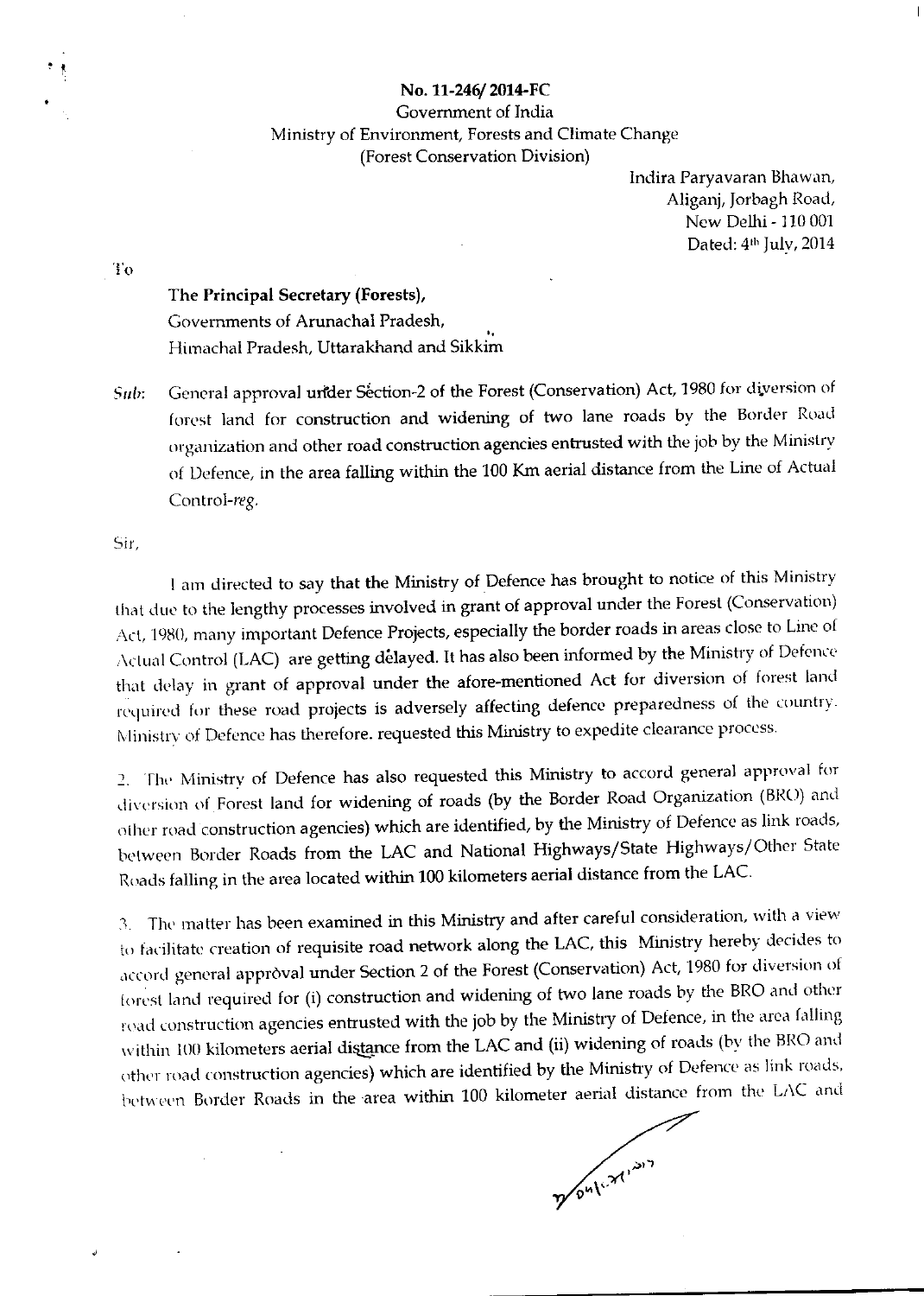National Highways/State Highways/Other State Roads, subject to fulfillment of the following conditions:

- Legal status of the forest land shall remain unchanged;  $(i)$
- $(ii)$ This general approval shall be valid for the area located within 100 kilometer aerial distance from the LAC;
- (iii) The user agency shall submit the project proposal to the State Government in the prescribed i.e. Form - A as provided in Rules -6 of the Forest (Conservation) Rules, 2003;
- (iv) State Government shall accord approval to the proposal duly recommended by Principal Chief Conservator of Forests:
- Forest land proposed to be diverted shall be located outside the Protected Areas notified  $(V)$ under the Wild Life (Protection) Act, 1972;
- $(i)$ User agency shall explore all feasible alternatives to minimize use of forest land. Forest land to be used for construction/ widening of the roads shall be restricted to the bare minimum and shall be used only when it is unavoidable. The concerned Divisional Forest Officer shall certify to this effect;
- Nodal Officer, the Forest (Conservation) Act, 1980 shall submit monthly report to the  $(ii)$ concerned Regional Office by 5<sup>th</sup> of every month regularly regarding approval of such cases. In the event of failure, the exercise of power by the State Government to grant such permission may be suspended by the Central Government for a specified period of time or till the information is submitted:
- (iii) State Government shall realise from the user agency funds for creation of compensatory afforestation over degraded forest land equal in extent to the area of forest land utilised for construction/ widening of the roads;
- (iv) User agency shall be responsible for any loss to the flora/fauna in the surroundings and therefore, shall take all possible measures to conserve the same;
- User Agency shall pay the Net Present Value (NPV) of the diverted forest land at the rates  $(v)$ stipulated by this Ministry from time to time;
- (vi) Permission accorded by the State Government shall be subject to the monitoring by the concerned Regional Office of this Ministry;
- (vii) Forest land utilised for construction or widening of the road shall not be used for any purpose other than that specified in this approval. Any change in the land use without prior permission of the Central Government shall amount to the violation of Forest (Conservation) Act, 1980. Request of such changes shall be made to the Regional Office by the Nodal Officer (Forest Conservation) of the State/Union Territory;
- (viii) State Forest Department /State Government or the concerned Regional Office, may impose from time to time any other condition in the interest of conservation, protection and /or development of forests.

or out Min

 $\overline{2}$